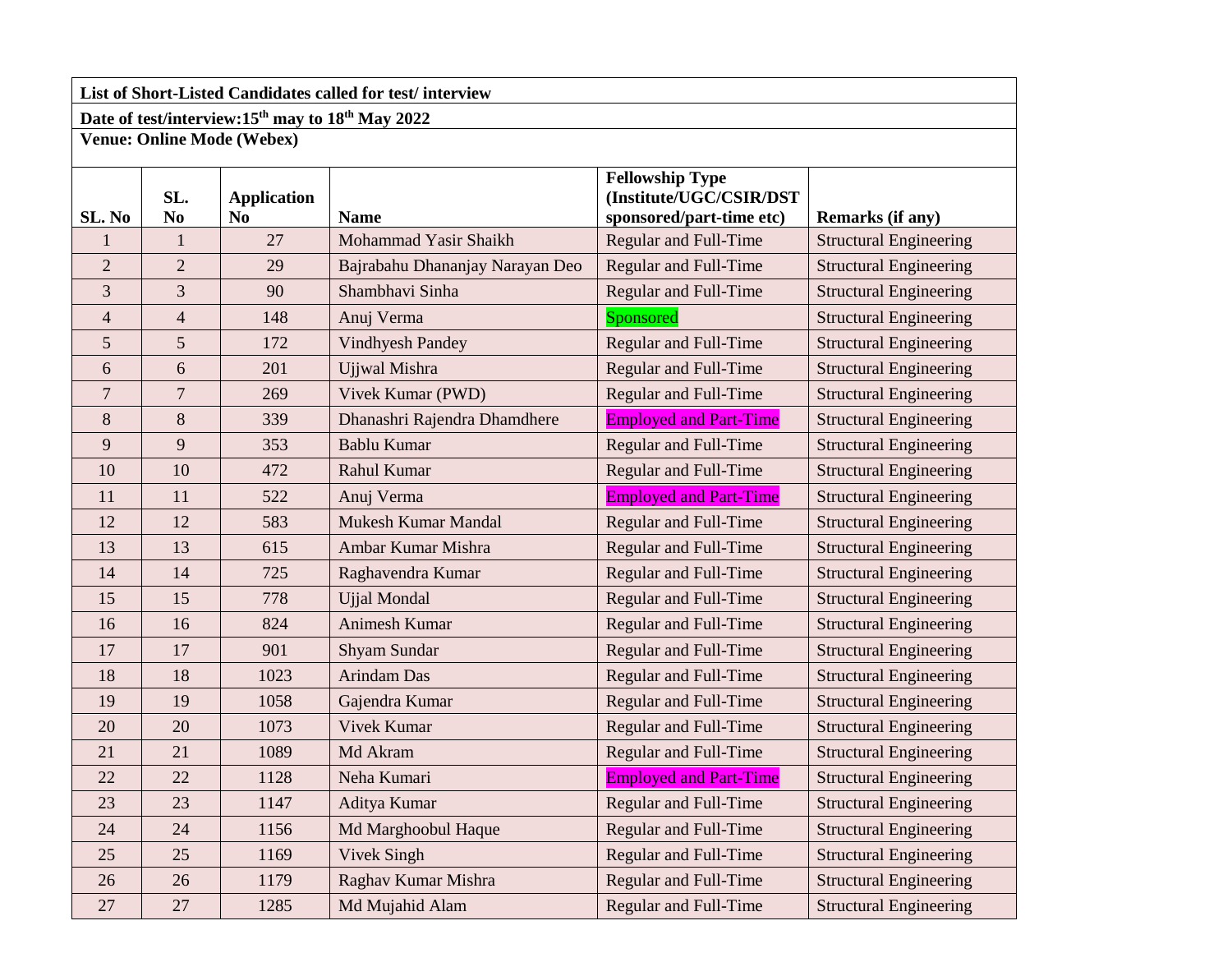| 28 | 28 | 1321 | Prabhanjan Prasoon              | <b>Regular and Full-Time</b>  | <b>Structural Engineering</b> |
|----|----|------|---------------------------------|-------------------------------|-------------------------------|
| 29 | 29 | 1328 | <b>Iftekhar Mansoor</b>         | <b>Regular and Full-Time</b>  | <b>Structural Engineering</b> |
| 30 | 30 | 1339 | <b>Mayuresh Mahesh Salunkhe</b> | <b>Regular and Full-Time</b>  | <b>Structural Engineering</b> |
| 31 | 31 | 1377 | Md Faiz Akram                   | <b>Regular and Full-Time</b>  | <b>Structural Engineering</b> |
| 32 | 32 | 1378 | Ajaya Kumar Das                 | <b>Employed and Part-Time</b> | <b>Structural Engineering</b> |
| 33 | 33 | 1381 | Kondapalli Leela Aparna Devi    | Regular and Full-Time         | <b>Structural Engineering</b> |
| 34 | 34 | 1394 | Indrajit Pahari                 | <b>Regular and Full-Time</b>  | <b>Structural Engineering</b> |
| 35 | 35 | 1424 | Mohammed Mumtaj                 | <b>Regular and Full-Time</b>  | <b>Structural Engineering</b> |
| 36 | 36 | 1471 | Rajkumar Saha                   | <b>Regular and Full-Time</b>  | <b>Structural Engineering</b> |
| 37 | 37 | 1528 | Prince Kumar                    | <b>Regular and Full-Time</b>  | <b>Structural Engineering</b> |
| 38 | 38 | 1538 | <b>Bhaskar Kumar</b>            | <b>Regular and Full-Time</b>  | <b>Structural Engineering</b> |
| 39 | 39 | 1612 | Anand T P                       | Regular and Full-Time         | <b>Structural Engineering</b> |
| 40 | 40 | 1638 | Md Nafis Masoom                 | <b>Employed and Part-Time</b> | <b>Structural Engineering</b> |
| 41 | 41 | 1673 | Mayank Gangwar                  | <b>Regular and Full-Time</b>  | <b>Structural Engineering</b> |
| 42 | 42 | 1729 | Khaja Kamal Fayaz Ahmed         | <b>Regular and Full-Time</b>  | <b>Structural Engineering</b> |
| 43 | 43 | 1737 | Vikash Gaurav                   | Regular and Full-Time         | <b>Structural Engineering</b> |
| 44 | 44 | 1768 | <b>Adarsh Srivastav</b>         | <b>Regular and Full-Time</b>  | <b>Structural Engineering</b> |
| 45 | 45 | 1802 | Sk Ainul Bari                   | <b>Regular and Full-Time</b>  | <b>Structural Engineering</b> |
| 46 | 46 | 1807 | Md Mozaffar Masud               | <b>Regular and Full-Time</b>  | <b>Structural Engineering</b> |
| 47 | 47 | 1827 | <b>Sreevar Ramesh</b>           | <b>Regular and Full-Time</b>  | <b>Structural Engineering</b> |
| 48 | 48 | 1832 | <b>Bipul Sharma</b>             | <b>Regular and Full-Time</b>  | <b>Structural Engineering</b> |
| 49 | 49 | 1857 | Md Obaid Rub                    | <b>Regular and Full-Time</b>  | <b>Structural Engineering</b> |
| 50 | 50 | 1881 | Wanraplang Warlarpih            | <b>Regular and Full-Time</b>  | <b>Structural Engineering</b> |
| 51 | 51 | 1924 | <b>Mukund Chand</b>             | <b>Regular and Full-Time</b>  | <b>Structural Engineering</b> |
| 52 | 52 | 1951 | Abhishek Niranjan               | <b>Regular and Full-Time</b>  | <b>Structural Engineering</b> |
| 53 | 53 | 1978 | Neha Pawar (PWD)                | <b>Regular and Full-Time</b>  | <b>Structural Engineering</b> |
| 54 | 54 | 2039 | Shailja Singh                   | <b>Employed and Part-Time</b> | <b>Structural Engineering</b> |
| 55 | 55 | 2068 | <b>Shashank Kumar</b>           | <b>Regular and Full-Time</b>  | <b>Structural Engineering</b> |
| 56 | 56 | 2083 | Harsh Raj Rajput                | <b>Regular and Full-Time</b>  | <b>Structural Engineering</b> |
| 57 | 57 | 2122 | Punam Verma                     | Regular and Full-Time         | <b>Structural Engineering</b> |
| 58 | 58 | 2131 | <b>Ritesh Kumar</b>             | Regular and Full-Time         | <b>Structural Engineering</b> |
| 59 | 59 | 2169 | Anupam Ray                      | Regular and Full-Time         | <b>Structural Engineering</b> |
| 60 | 60 | 2170 | S Tejas                         | Regular and Full-Time         | <b>Structural Engineering</b> |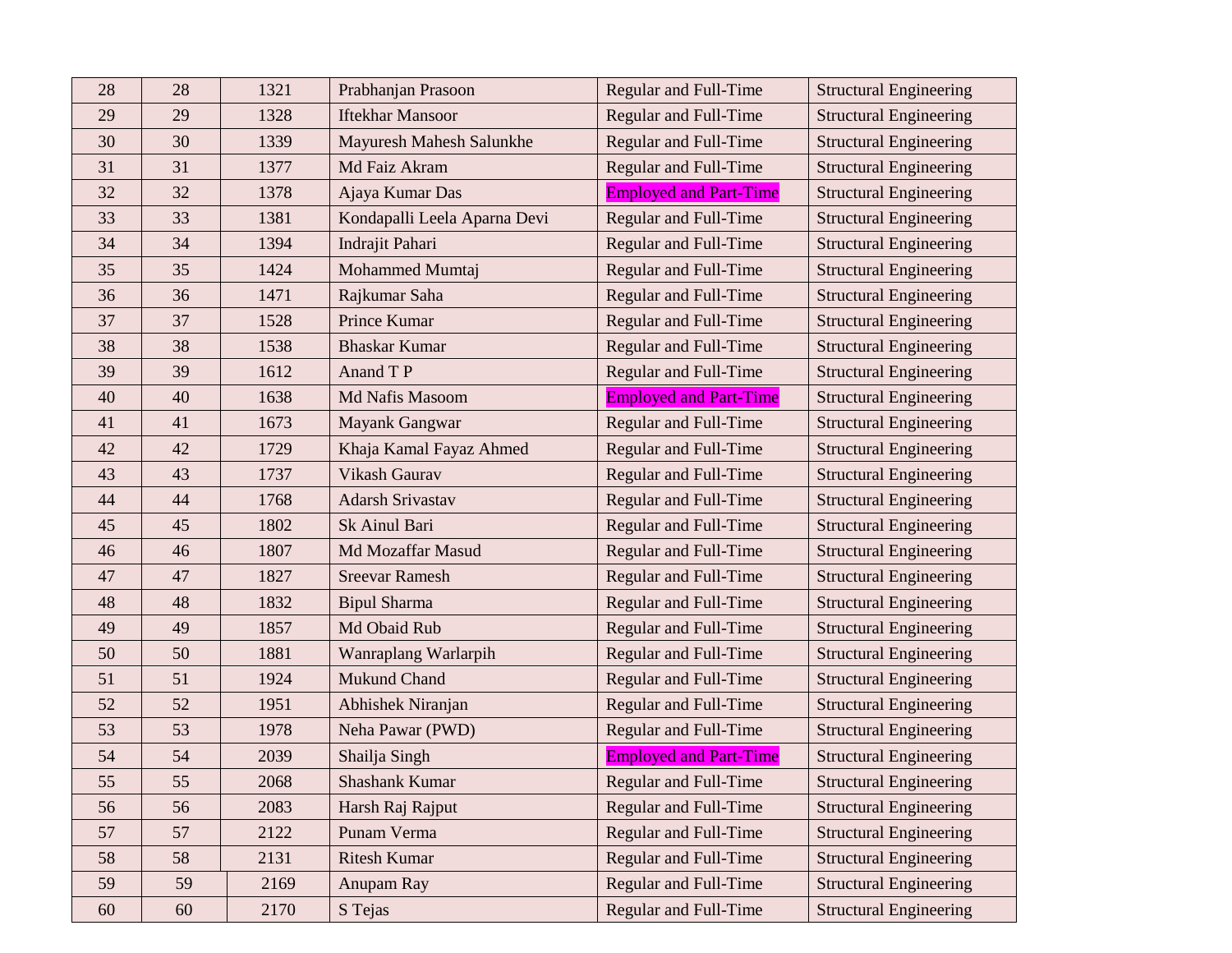| 61 | 61             | 2194 | <b>Akhil Singh</b>    | <b>Regular and Full-Time</b>  | <b>Structural Engineering</b> |
|----|----------------|------|-----------------------|-------------------------------|-------------------------------|
| 62 | 62             | 2195 | Aishwarya K M         | <b>Regular and Full-Time</b>  | <b>Structural Engineering</b> |
| 63 | $\mathbf{1}$   | 33   | Prakriti              | Regular and Full-Time         | Geotechnical Engineering      |
| 64 | $\overline{2}$ | 99   | Nandan Kumar          | <b>Employed and Part-Time</b> | Geotechnical Engineering      |
| 65 | 3              | 131  | Rahul Madhukar Jadhav | <b>Employed and Part-Time</b> | Geotechnical Engineering      |
| 66 | $\overline{4}$ | 168  | Shashwata Chatterjee  | Regular and Full-Time         | Geotechnical Engineering      |
| 67 | 5              | 182  | Shambhu Kumar         | Regular and Full-Time         | Geotechnical Engineering      |
| 68 | 6              | 360  | Atul Raj              | Regular and Full-Time         | Geotechnical Engineering      |
| 69 | $\overline{7}$ | 362  | Sudhir Kumar          | Regular and Full-Time         | Geotechnical Engineering      |
| 70 | $8\,$          | 746  | Shailendra Harioudh   | Regular and Full-Time         | Geotechnical Engineering      |
| 71 | 9              | 823  | Ankit Kumar Yadav     | Regular and Full-Time         | Geotechnical Engineering      |
| 72 | 10             | 840  | Sufi Md Gulzar        | Regular and Full-Time         | Geotechnical Engineering      |
| 73 | 11             | 876  | Talha Zafar           | Regular and Full-Time         | Geotechnical Engineering      |
| 74 | 12             | 892  | Amit Shukla           | Regular and Full-Time         | Geotechnical Engineering      |
| 75 | 13             | 909  | Brajraj Kumar         | <b>Regular and Full-Time</b>  | Geotechnical Engineering      |
| 76 | 14             | 920  | Hari Lal Ram          | Regular and Full-Time         | Geotechnical Engineering      |
| 77 | 15             | 936  | Neeraj Kumar          | Regular and Full-Time         | Geotechnical Engineering      |
| 78 | 16             | 1078 | Vikash Kumar          | Regular and Full-Time         | Geotechnical Engineering      |
| 79 | 17             | 1195 | Vivek Prakash Mani    | Regular and Full-Time         | Geotechnical Engineering      |
| 80 | 18             | 1205 | Md Arshad             | Regular and Full-Time         | Geotechnical Engineering      |
| 81 | 19             | 1216 | Kunal Jee Thakur      | Regular and Full-Time         | Geotechnical Engineering      |
| 82 | 20             | 1238 | Sinny Manohar         | Regular and Full-Time         | Geotechnical Engineering      |
| 83 | 21             | 1348 | Abhinav Kumar         | Regular and Full-Time         | Geotechnical Engineering      |
| 84 | 22             | 1389 | Lav Nayan             | Regular and Full-Time         | Geotechnical Engineering      |
| 85 | 23             | 1391 | Chandrashekhar Kumar  | Regular and Full-Time         | Geotechnical Engineering      |
| 86 | 24             | 1472 | Quamar Tabish         | Regular and Full-Time         | Geotechnical Engineering      |
| 87 | 25             | 1499 | Anupriya Singh        | Regular and Full-Time         | Geotechnical Engineering      |
| 88 | 26             | 1534 | Sourabh Choudhary     | Regular and Full-Time         | Geotechnical Engineering      |
| 89 | 27             | 1535 | Kajol Kankane         | Regular and Full-Time         | Geotechnical Engineering      |
| 90 | 28             | 1645 | Diksha                | Regular and Full-Time         | Geotechnical Engineering      |
| 91 | 29             | 1700 | Ashish Kumar          | Regular and Full-Time         | Geotechnical Engineering      |
| 92 | 30             | 1750 | Nitish Kumar          | Regular and Full-Time         | Geotechnical Engineering      |
| 93 | 31             | 1777 | Amit Kumar            | Regular and Full-Time         | Geotechnical Engineering      |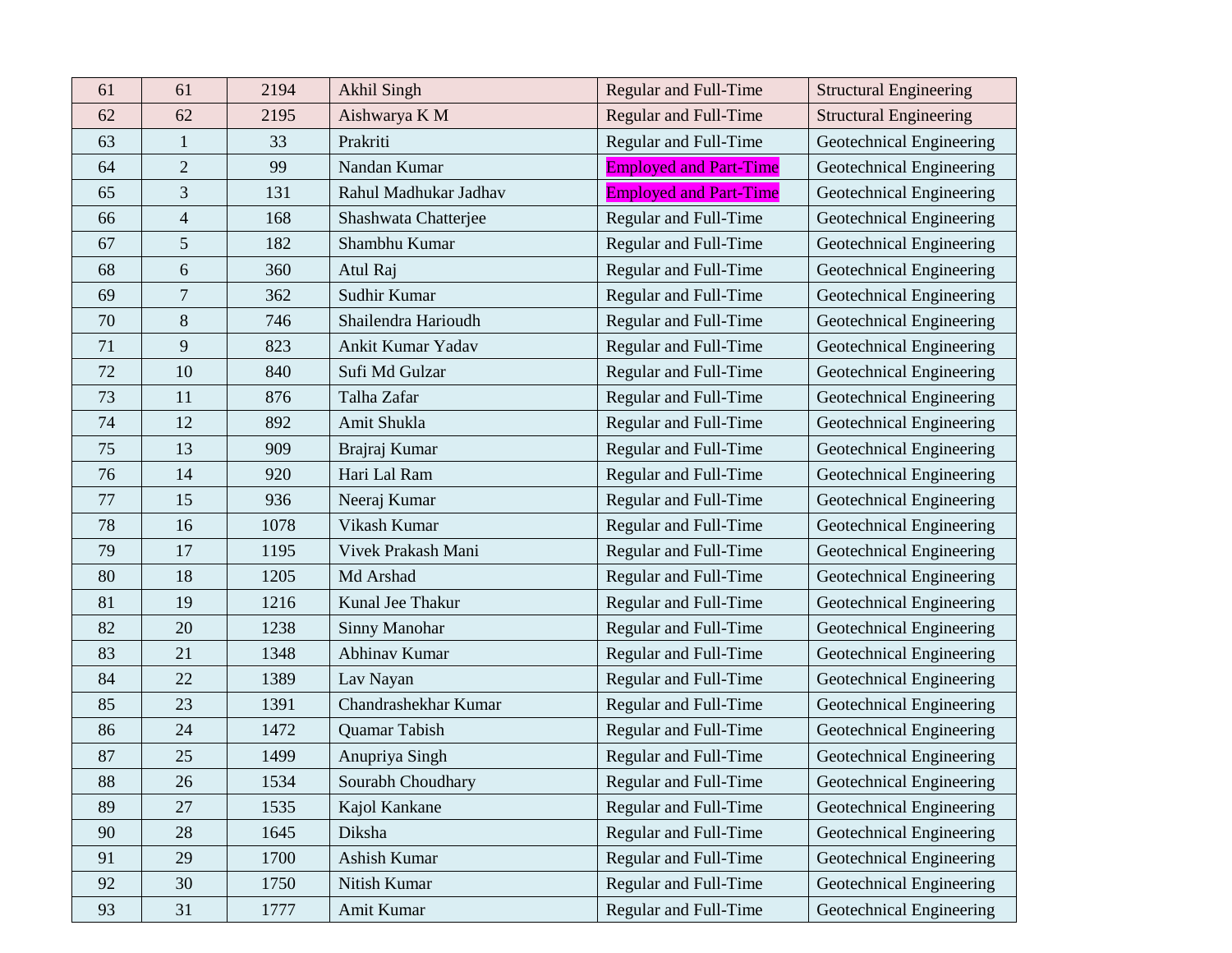| 94  | 32             | 1783 | Saurabh                     | Regular and Full-Time         | Geotechnical Engineering         |
|-----|----------------|------|-----------------------------|-------------------------------|----------------------------------|
| 95  | 33             | 1791 | Sumit Kumar                 | Regular and Full-Time         | Geotechnical Engineering         |
| 96  | 34             | 1799 | Malay Pramanik              | Regular and Full-Time         | Geotechnical Engineering         |
| 97  | 35             | 1852 | Dilip Kumar                 | Regular and Full-Time         | Geotechnical Engineering         |
| 98  | 36             | 1907 | Swapna Pradhan              | Regular and Full-Time         | Geotechnical Engineering         |
| 99  | 37             | 1926 | Rohit Ranjan                | Regular and Full-Time         | Geotechnical Engineering         |
| 100 | 38             | 1928 | Mani Shankar                | Regular and Full-Time         | Geotechnical Engineering         |
| 101 | 39             | 2011 | Ashutosh Kumar              | Regular and Full-Time         | Geotechnical Engineering         |
| 102 | 40             | 2053 | M Fahim Iqbal               | Regular and Full-Time         | Geotechnical Engineering         |
| 103 | 41             | 2125 | <b>Abhishek Singh Maury</b> | Regular and Full-Time         | Geotechnical Engineering         |
| 104 | 42             | 2168 | Shibaram Dutta              | Regular and Full-Time         | Geotechnical Engineering         |
| 105 | 43             | 2197 | Shivanchal Mishra           | Regular and Full-Time         | Geotechnical Engineering         |
| 106 | 44             | 2200 | Shachi Yadav                | Regular and Full-Time         | Geotechnical Engineering         |
| 107 | 45             | 2217 | Bipadtaran Khan             | <b>Employed and Part-Time</b> | Geotechnical Engineering         |
| 108 | $\mathbf{1}$   | 42   | Mohammad Ishteyaque Ahmad   | <b>Regular and Full-Time</b>  | <b>Environmental Engineering</b> |
| 109 | $\overline{2}$ | 43   | Pankaj Ranjan Jha           | <b>Employed and Part-Time</b> | <b>Environmental Engineering</b> |
| 110 | 3              | 51   | Animesh Jana                | <b>Regular and Full-Time</b>  | <b>Environmental Engineering</b> |
| 111 | $\overline{4}$ | 97   | Suraj Kumar                 | <b>Regular and Full-Time</b>  | <b>Environmental Engineering</b> |
| 112 | 5              | 183  | Sourabh Shukla              | <b>Regular and Full-Time</b>  | <b>Environmental Engineering</b> |
| 113 | 6              | 282  | Abhishek Kumar Tripathi     | <b>Regular and Full-Time</b>  | <b>Environmental Engineering</b> |
| 114 | $\overline{7}$ | 311  | Dewashish                   | <b>Regular and Full-Time</b>  | <b>Environmental Engineering</b> |
| 115 | $8\,$          | 448  | Mrinalini Srivastava        | <b>Regular and Full-Time</b>  | <b>Environmental Engineering</b> |
| 116 | 9              | 486  | Pawan Kumar                 | <b>Regular and Full-Time</b>  | <b>Environmental Engineering</b> |
| 117 | 10             | 530  | Jay Prakash Safi            | <b>Regular and Full-Time</b>  | <b>Environmental Engineering</b> |
| 118 | 11             | 554  | <b>Prashant Kumar</b>       | <b>Regular and Full-Time</b>  | <b>Environmental Engineering</b> |
| 119 | 12             | 634  | <b>Akshay Gaurav</b>        | <b>Regular and Full-Time</b>  | <b>Environmental Engineering</b> |
| 120 | 13             | 648  | Sushanta Roy                | <b>Regular and Full-Time</b>  | <b>Environmental Engineering</b> |
| 121 | 14             | 671  | <b>Abhishek Anand</b>       | <b>Regular and Full-Time</b>  | <b>Environmental Engineering</b> |
| 122 | 15             | 686  | <b>Kunwar Gaurav Singh</b>  | <b>Regular and Full-Time</b>  | <b>Environmental Engineering</b> |
| 123 | 16             | 736  | Prabhakar Jha               | <b>Regular and Full-Time</b>  | <b>Environmental Engineering</b> |
| 124 | 17             | 883  | <b>Prateek Singh</b>        | <b>Regular and Full-Time</b>  | <b>Environmental Engineering</b> |
| 125 | 18             | 937  | Sant Kumar Jha              | <b>Regular and Full-Time</b>  | <b>Environmental Engineering</b> |
| 126 | 19             | 939  | Amol Jaishankar Shukla      | <b>Regular and Full-Time</b>  | <b>Environmental Engineering</b> |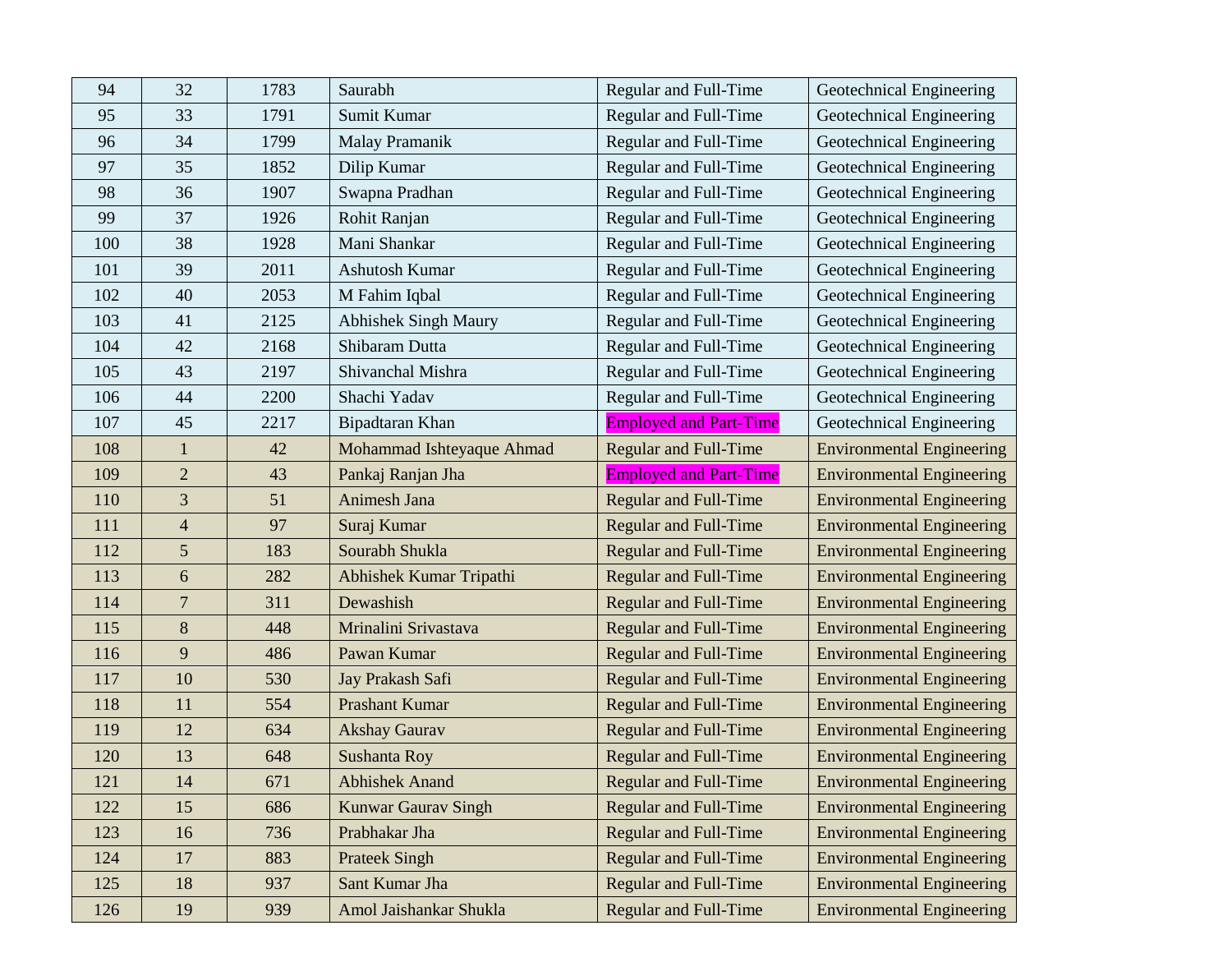| 127 | 20             | 944  | Vishwajeet Kumar            | <b>Regular and Full-Time</b>   | <b>Environmental Engineering</b>  |
|-----|----------------|------|-----------------------------|--------------------------------|-----------------------------------|
| 128 | 21             | 975  | <b>Anshul Parmar</b>        | <b>Regular and Full-Time</b>   | <b>Environmental Engineering</b>  |
| 129 | 22             | 992  | Kundan Kumar                | <b>Regular and Full-Time</b>   | <b>Environmental Engineering</b>  |
| 130 | 23             | 1268 | <b>Binod Kumar Yadav</b>    | <b>Regular and Full-Time</b>   | <b>Environmental Engineering</b>  |
| 131 | 24             | 1379 | Shaonli Mishra              | <b>Regular and Full-Time</b>   | <b>Environmental Engineering</b>  |
| 132 | 25             | 1404 | Anuj Saini                  | <b>Regular and Full-Time</b>   | <b>Environmental Engineering</b>  |
| 133 | 26             | 1417 | Vijay Shankar               | <b>Regular and Full-Time</b>   | <b>Environmental Engineering</b>  |
| 134 | 27             | 1513 | Satyendra Kumar             | <b>Regular and Full-Time</b>   | <b>Environmental Engineering</b>  |
| 135 | 28             | 1549 | Muhammed Nafih Hassan P     | <b>Regular and Full-Time</b>   | <b>Environmental Engineering</b>  |
| 136 | 29             | 1559 | Raviraj Singh               | <b>Regular and Full-Time</b>   | <b>Environmental Engineering</b>  |
| 137 | 30             | 1661 | Ankit Katiyar               | <b>Regular and Full-Time</b>   | <b>Environmental Engineering</b>  |
| 138 | 31             | 1710 | Kounik De Sarkar            | <b>Regular and Full-Time</b>   | <b>Environmental Engineering</b>  |
| 139 | 32             | 1732 | <b>Ashutosh Srivastava</b>  | <b>Regular and Full-Time</b>   | <b>Environmental Engineering</b>  |
| 140 | 33             | 1743 | Mohd Salman Khan            | <b>Regular and Full-Time</b>   | <b>Environmental Engineering</b>  |
| 141 | 34             | 1808 | Amit Kumar                  | <b>Regular and Full-Time</b>   | <b>Environmental Engineering</b>  |
| 142 | 35             | 1875 | Labhini Arundasji Pagarware | Regular and Full-Time          | <b>Environmental Engineering</b>  |
| 143 | 36             | 1879 | Mridul Sharma               | <b>Regular and Full-Time</b>   | <b>Environmental Engineering</b>  |
| 144 | 37             | 1905 | Sanjeev Kumar               | <b>Regular and Full-Time</b>   | <b>Environmental Engineering</b>  |
| 145 | 38             | 1933 | Akanksha                    | <b>Regular and Full-Time</b>   | <b>Environmental Engineering</b>  |
| 146 | 39             | 1959 | Ashish Vidyarthi            | <b>Regular and Full-Time</b>   | <b>Environmental Engineering</b>  |
| 147 | 40             | 2004 | Sumit Ranjan                | <b>Regular and Full-Time</b>   | <b>Environmental Engineering</b>  |
| 148 | 41             | 2018 | Dipanjali Kumari            | <b>Regular and Full-Time</b>   | <b>Environmental Engineering</b>  |
| 149 | 42             | 2142 | Arzoo Verma                 | <b>Regular and Full-Time</b>   | <b>Environmental Engineering</b>  |
| 150 | 43             | 2148 | Mithlesh Kumar Singh        | <b>Sponsored and Full-Time</b> | <b>Environmental Engineering</b>  |
| 151 | 44             | 2178 | Deepak Mishra               | <b>Regular and Full-Time</b>   | <b>Environmental Engineering</b>  |
| 152 | 45             | 2186 | <b>Randhir Kumar Singh</b>  | <b>Regular and Full-Time</b>   | <b>Environmental Engineering</b>  |
| 153 | 46             | 2219 | Suraj Kumar                 | <b>Regular and Full-Time</b>   | <b>Environmental Engineering</b>  |
| 154 | 47             | 2220 | Md Nasir Akhtar             | <b>Regular and Full-Time</b>   | <b>Environmental Engineering</b>  |
| 155 | 1              | 36   | Debabrota Das               | <b>Regular and Full-Time</b>   | <b>Transportation Engineering</b> |
| 156 | $\overline{2}$ | 46   | Shahrukh                    | <b>Regular and Full-Time</b>   | <b>Transportation Engineering</b> |
| 157 | 3              | 84   | <b>Utsav De</b>             | <b>Regular and Full-Time</b>   | <b>Transportation Engineering</b> |
| 158 | $\overline{4}$ | 96   | <b>Ahtisham Gull Bhat</b>   | <b>Regular and Full-Time</b>   | <b>Transportation Engineering</b> |
| 159 | $\overline{5}$ | 187  | Pankaj Kumar                | <b>Regular and Full-Time</b>   | <b>Transportation Engineering</b> |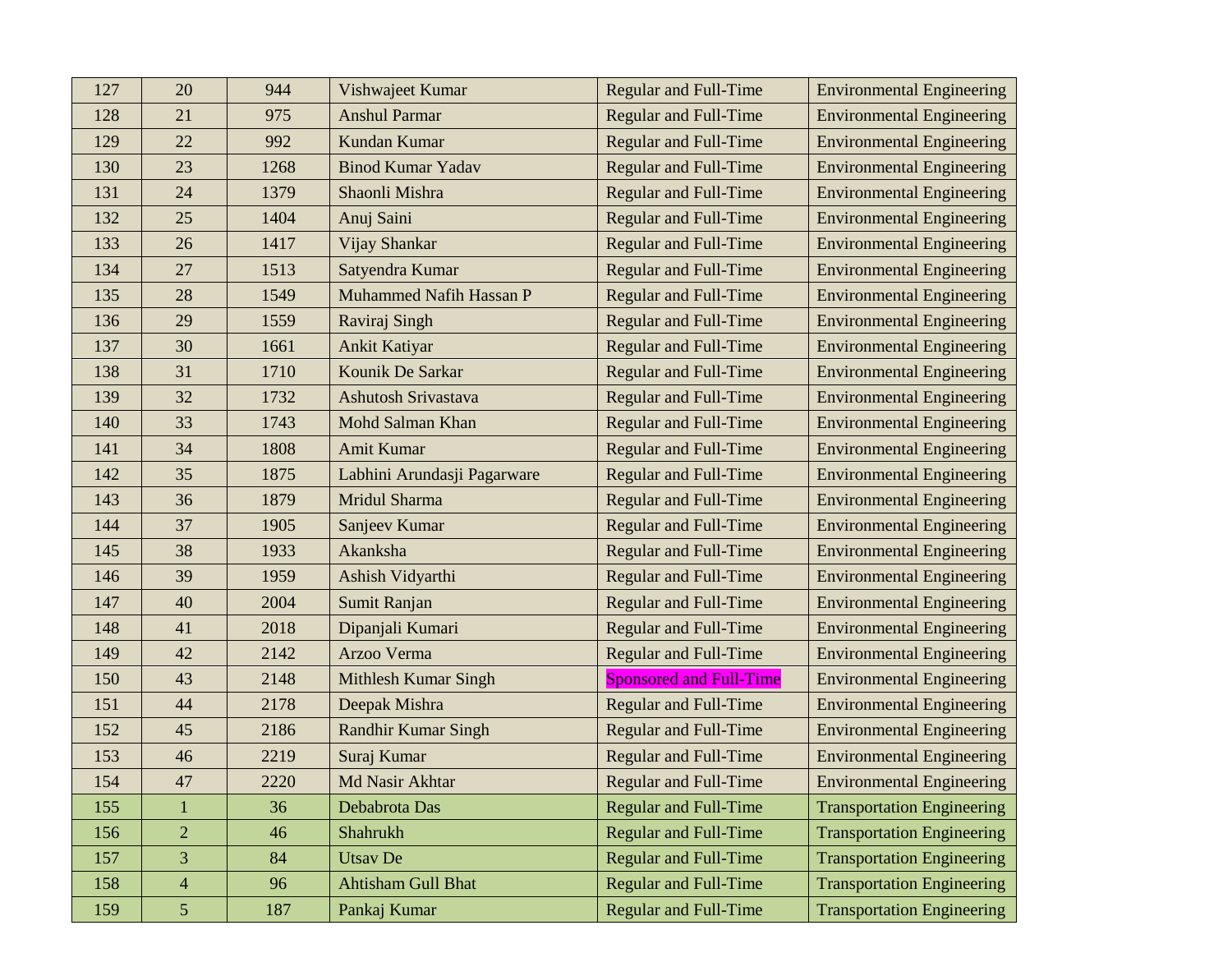| 160 | 6                | 239  | Shivani Shukla              | <b>Regular and Full-Time</b>  | <b>Transportation Engineering</b> |
|-----|------------------|------|-----------------------------|-------------------------------|-----------------------------------|
| 161 | $\overline{7}$   | 294  | <b>Irfan Azam</b>           | Self-Financed                 | <b>Transportation Engineering</b> |
| 162 | 8                | 298  | <b>Tanu Singh</b>           | <b>Regular and Full-Time</b>  | <b>Transportation Engineering</b> |
| 163 | 9                | 581  | Saurabh Kumar S             | <b>Regular and Full-Time</b>  | <b>Transportation Engineering</b> |
| 164 | 10               | 647  | <b>Abhinav Kumar Thakur</b> | <b>Regular and Full-Time</b>  | <b>Transportation Engineering</b> |
| 165 | 11               | 676  | Mintu Kumar                 | <b>Employed and Part-Time</b> | <b>Transportation Engineering</b> |
| 166 | 12               | 893  | Samrat Debbarma             | <b>Regular and Full-Time</b>  | <b>Transportation Engineering</b> |
| 167 | 13               | 954  | Aaditi Kumari               | <b>Regular and Full-Time</b>  | <b>Transportation Engineering</b> |
| 168 | 14               | 984  | Md Irfan Salim              | <b>Regular and Full-Time</b>  | <b>Transportation Engineering</b> |
| 169 | 15               | 985  | Mohd Younis Hajam           | <b>Regular and Full-Time</b>  | <b>Transportation Engineering</b> |
| 170 | 16               | 1048 | <b>Amit Kumar</b>           | <b>Regular and Full-Time</b>  | <b>Transportation Engineering</b> |
| 171 | 17               | 1350 | Chandrabhushan Kumar        | Regular and Full-Time         | <b>Transportation Engineering</b> |
| 172 | 18               | 1448 | Dibya Prakash Sahu          | Self-Financed                 | <b>Transportation Engineering</b> |
| 173 | 19               | 1451 | <b>Ramanand Singh</b>       | <b>Regular and Full-Time</b>  | <b>Transportation Engineering</b> |
| 174 | 20               | 1537 | Himanshu Kumar              | <b>Regular and Full-Time</b>  | <b>Transportation Engineering</b> |
| 175 | 21               | 1542 | <b>Anand Kumar Saurav</b>   | <b>Regular and Full-Time</b>  | <b>Transportation Engineering</b> |
| 176 | 22               | 1667 | <b>Sameer Sen</b>           | <b>Regular and Full-Time</b>  | <b>Transportation Engineering</b> |
| 177 | 23               | 1717 | <b>Sharif Hossain</b>       | <b>Regular and Full-Time</b>  | <b>Transportation Engineering</b> |
| 178 | 24               | 1806 | Saurabh Abhishek            | <b>Regular and Full-Time</b>  | <b>Transportation Engineering</b> |
| 179 | 25               | 1963 | <b>Suman Saurav</b>         | Regular and Full-Time         | <b>Transportation Engineering</b> |
| 180 | 26               | 1986 | Sonu Kumar                  | <b>Regular and Full-Time</b>  | <b>Transportation Engineering</b> |
| 181 | 27               | 2001 | Thunga Vishnuvardhan Reddy  | <b>Regular and Full-Time</b>  | <b>Transportation Engineering</b> |
| 182 | 28               | 2119 | Peaka Rakesh                | <b>Regular and Full-Time</b>  | <b>Transportation Engineering</b> |
| 183 | 29               | 2150 | <b>Bharat Prasad</b>        | Regular and Full-Time         | <b>Transportation Engineering</b> |
| 184 | 30               | 2185 | Mohammad Shadan Ahmad       | <b>Regular and Full-Time</b>  | <b>Transportation Engineering</b> |
| 185 | 31               | 2196 | <b>Shubham Pandey</b>       | <b>Regular and Full-Time</b>  | <b>Transportation Engineering</b> |
| 186 | 32               | 2206 | Subhash Chandra             | <b>Regular and Full-Time</b>  | <b>Transportation Engineering</b> |
| 187 | $\mathbf{1}$     | 9    | Subhadip Datta              | Regular and Full-Time         | <b>HWRE</b>                       |
| 188 | 2                | 56   | Avinash Raj                 | Regular and Full-Time         | <b>HWRE</b>                       |
| 189 | $\overline{3}$   | 71   | Ayush Kumar                 | Regular and Full-Time         | <b>HWRE</b>                       |
| 190 | $\overline{4}$   | 82   | Deepak Kumar                | Regular and Full-Time         | <b>HWRE</b>                       |
| 191 | 5                | 91   | Nisha Kumari                | Regular and Full-Time         | <b>HWRE</b>                       |
| 192 | $\boldsymbol{6}$ | 126  | Dinesh Kumar                | Regular and Full-Time         | <b>HWRE</b>                       |